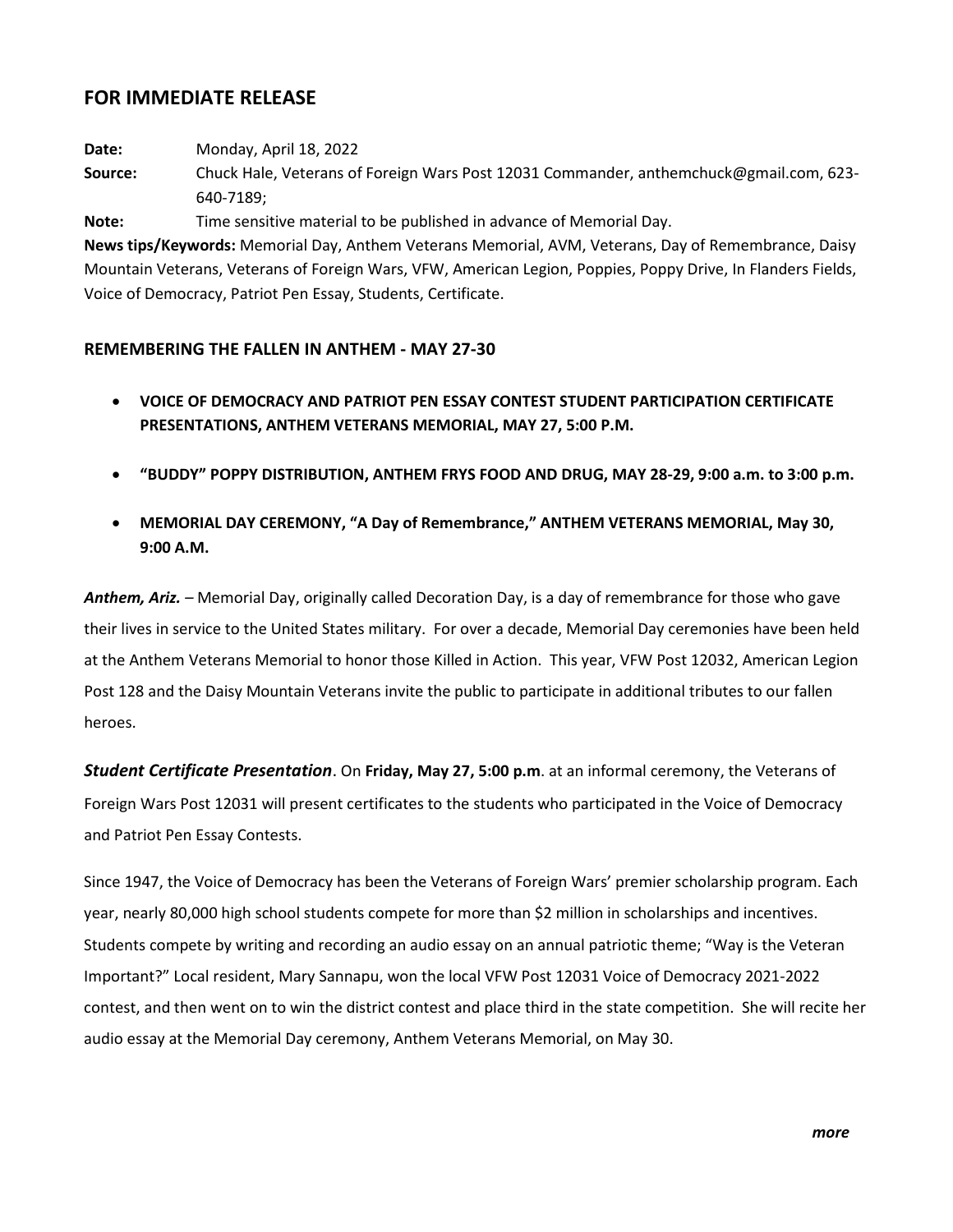Additionally, local middle school students participate in the Patriot Pen competition. Conducted nationwide, this VFW-sponsored youth essay competition gives students an opportunity to write essays expressing their views on an annual patriotic theme. This year's Patriot Pen theme, "My Pledge to Our Veterans," drew over 84,000 essays.

VFW Post 12031 invites all students to participate in next year's contests. The Voice of Democracy application and the Patriot Pen application be found at https://www.vfw.org/community/youth-and-education/youthscholarships or by contacting local representative, George Walker at gwalker2105@cox.net.

*Poppy Distribution.* On **Friday, May 28 and May 29**, from 9 a.m. to 3 p.m., the Veterans of Foreign Wars Post 12031 will distribute "Buddy" Poppy(s) at the Frys Food and Drug store located at 39508 W Daisy Mountain Dr, Anthem, AZ 85086. Posts receive their profits from direct sale of the poppies to the public. Donations also are accepted.

The tradition of wearing a red poppy originated in 1915 when a Canadian artillery unit brigade surgeon, Lieutenant Colonel John McCrae, saw bright red poppies blooming on the war-torn fields where so many soldiers had lost their lives. He was moved to write a poem, In Flanders Fields." The poem was published in a London magazine and later syndicated to publications in other Allied countries. Two separate women, one in France and one in the United States, saw the poem and each was inspired to wear a red poppy in honor of the troops. They each started fundraising campaigns in their respective countries to benefit veterans, their widows and orphans. Their campaigns inspired "Inter-Allied Poppy Day" and started "Poppy Days" worldwide. Today, millions around the world wear poppies on Memorial Day and, in many nations, leading to Veterans Day.

*For more information about the VFW poppy distribution and where the funds may be used, visit www.vfw.org.*

*Memorial Day Ceremony.* On **Memorial Day, Monday May 30, 9:00 a.m. at the Anthem Veterans Memorial,**  the public is invited to attend the annual Memorial Day Ceremony, "A Day of Remembrance," honoring the service and sacrifice of veterans who have fallen while serving our great nation. The ceremony is hosted by the Veterans of Foreign Wars Post 12031, American Legion Post 128 and Daisy Mountain Veterans, with support from the Anthem Community Council.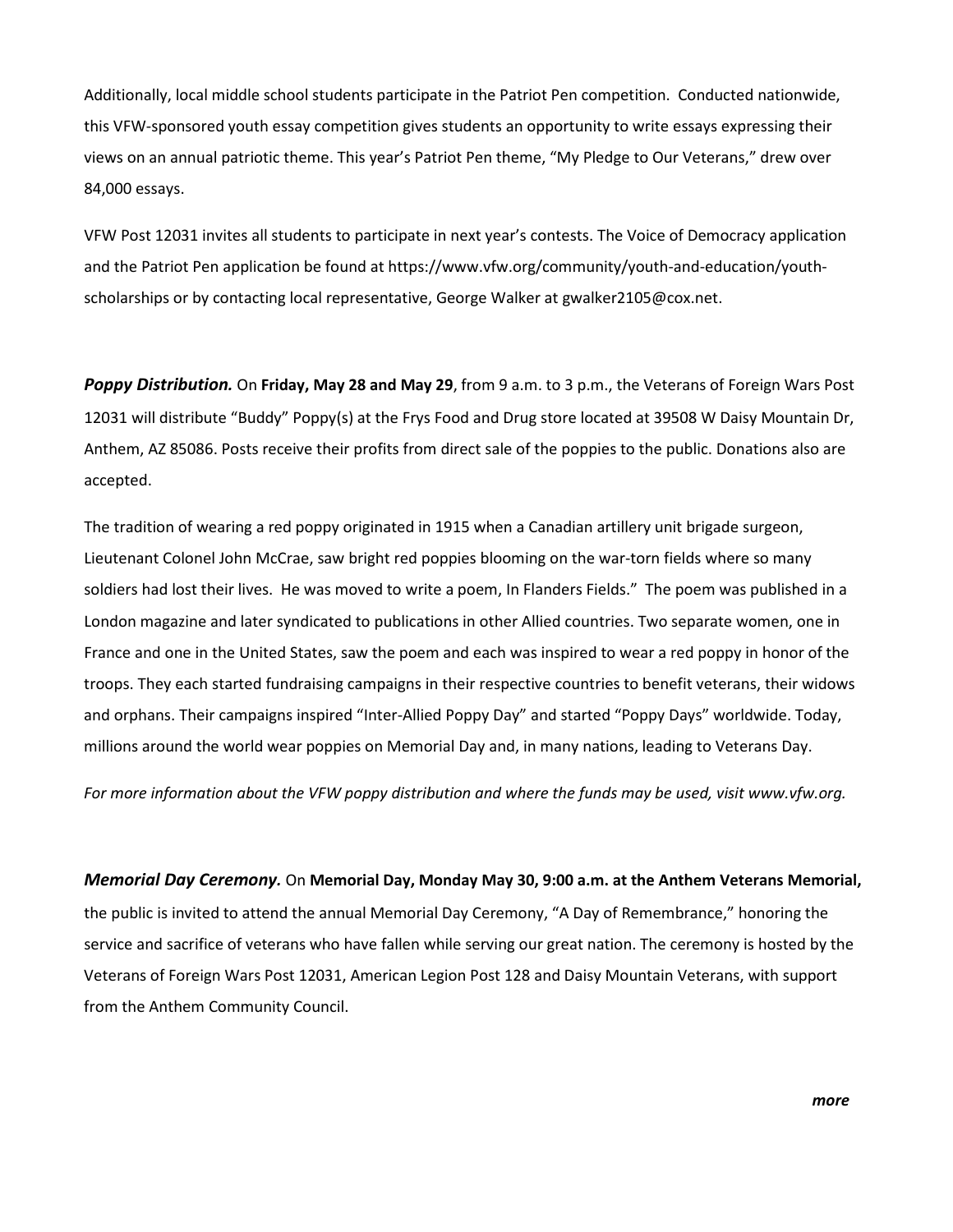The keynote address will be presented by Lieutenant Colonel Tim Pasquarelli (USA, Retired). Lieutenant Colonel Pasquarelli served in the U.S. Army for 24 years. He began his service in 1965 as a Private in the Florida Army National Guard and transferred to active duty in January of 1966. During his career he progressed from enlisted soldier to eventually retire as a Lieutenant Colonel. His service included two tours of duty in Vietnam; one tour of 18 months with the 1st Air Cavalry Division as a Combat Engineer and Infantry officer and a second one-year tour with the 101<sup>st</sup> Airborne Division as a helicopter pilot. In addition to his foreign duty in Vietnam, Lt. Col. Pasquarelli served in foreign assignments with the 193rd Infantry Brigade in the Panama Canal Zone and as a senior staff officer at a major NATO headquarters in Turkey. He finished his career with duty at the Pentagon and at the State Department as a representative for the Joint Chiefs of Staff. Lt. Col. Pasquarelli is a recipient of several battlefield valor awards and meritorious service awards. His awards also include the Purple Heart for a battlefield wound. He is a recipient of the Combat Infantry Badge, the Parachutist Badge and the Aviators Badge.

After his military service Pasquarelli has worked in the mining, petroleum and heavy construction industries. His work in these industries has taken him to projects in over 25 countries on five continents.

He is a member of several veteran organizations to include: the Veterans of Foreign Wars, the American Legion, the Daisy Mountain Veterans, the Arizona Veterans Forum and other military service organizations.

The Lt. Colonel has been married to his wife Diane for 50 years and has three children, several grandchildren and several great grandchildren. He has a bachelor's degree and two masters' degrees, including a Masters of International Political Economy of Resources from Colorado School of Mines.

Additional ceremony highlights will include the POW/MIA table remembrance ceremony and the Voice of America winning speech by Mary Sannapu. The Musical Theater of Anthem Outreach Group will provide program music. The playing of Taps and ringing of the Memorial Bell honoring those veterans Killed in Action, followed by a moment of silence will close the ceremony.

The ceremony is expected to run approximately 45 minutes. Seating and parking are limited and are intended for veterans; attendees are encouraged to arrive early and bring lawn chairs or blankets. The Anthem Veterans Memorial is located at Anthem Community Park, 41703 N. Gavilan Peak Pkwy.

## **ABOUT THE VETERANS OF FOREIGN WARS POST 12031**

Since 2005, the Veterans of Foreign Wars (VFW) Post 12031 has proudly served the communities of Anthem, Desert Hills, New River, and Tramanto. Under the national Veterans of Foreign Wars charter, we strive to foster camaraderie among United States veterans of overseas conflicts; to serve our veterans, the military and our communities and to advocate on behalf of all veterans.